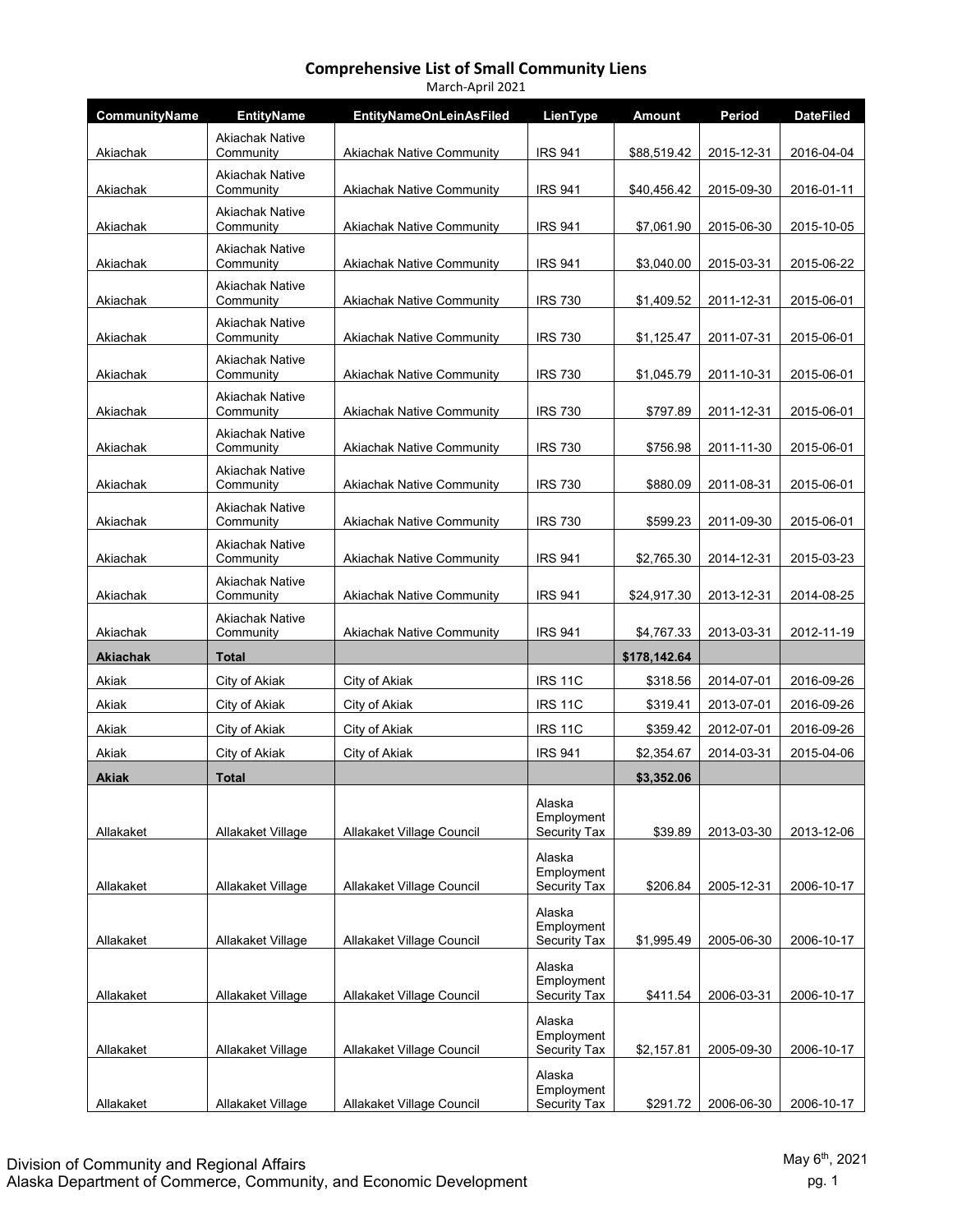| March-April 2021     |                                 |                                       |                |               |            |                  |  |
|----------------------|---------------------------------|---------------------------------------|----------------|---------------|------------|------------------|--|
| <b>CommunityName</b> | <b>EntityName</b>               | <b>EntityNameOnLeinAsFiled</b>        | LienType       | <b>Amount</b> | Period     | <b>DateFiled</b> |  |
| <b>Allakaket</b>     | <b>Total</b>                    |                                       |                | \$5,103.29    |            |                  |  |
|                      | Native Village of               |                                       |                |               |            |                  |  |
| Ambler               | Ambler<br>Native Village of     | Native Village of Ambler              | <b>IRS 941</b> | \$10,204.39   | 2021-04-30 | 2021-04-06       |  |
| Ambler               | Ambler                          | Native Village of Ambler              | <b>IRS 941</b> | \$21,442.84   | 2021-04-30 | 2021-04-06       |  |
| Ambler               | Native Village of<br>Ambler     | Native Village of Ambler              | <b>IRS 941</b> | \$24,739.30   | 2021-04-30 | 2021-04-06       |  |
| Ambler               | Native Village of<br>Ambler     | Native Village of Ambler              | <b>IRS 941</b> | \$28,728.68   | 2021-04-30 | 2021-04-06       |  |
| Ambler               | Native Village of<br>Ambler     | Native Village of Ambler              | <b>IRS 941</b> | \$25,567.22   | 2021-04-30 | 2021-04-06       |  |
| Ambler               | Native Village of<br>Ambler     | Native Village of Ambler              | <b>IRS 941</b> | \$26,029.60   | 2021-04-30 | 2021-04-06       |  |
| Ambler               | Native Village of<br>Ambler     | Native Village of Ambler              | <b>IRS 941</b> | \$33,123.28   | 2021-04-30 | 2021-04-06       |  |
| Ambler               | Native Village of<br>Ambler     | Native Village of Ambler              | <b>IRS 941</b> | \$29,149.62   | 2021-04-30 | 2021-04-06       |  |
| Ambler               | Native Village of<br>Ambler     | Native Village of Ambler              | <b>IRS 941</b> | \$36,215.64   | 2021-04-30 | 2021-04-06       |  |
| Ambler               | Native Village of<br>Ambler     | Native Village of Ambler              | <b>IRS 941</b> | \$43,151.61   | 2021-04-30 | 2021-04-06       |  |
| Ambler               | Native Village of<br>Ambler     | Native Village of Ambler              | <b>IRS 941</b> | \$1,782.89    | 2019-12-31 | 2020-12-15       |  |
| Ambler               | Native Village of<br>Ambler     | Native Village of Ambler              | <b>IRS 941</b> | \$716.76      | 2019-03-31 | 2020-12-15       |  |
| Ambler               | Native Village of<br>Ambler     | Native Village of Ambler              | <b>IRS 941</b> | \$1,775.89    | 2019-09-30 | 2020-12-15       |  |
| Ambler               | Native Village of<br>Ambler     | Native Village of Ambler              | <b>IRS 941</b> | \$847.52      | 2019-06-30 | 2020-12-15       |  |
| <b>Ambler</b>        | <b>Total</b>                    |                                       |                | \$283,475.24  |            |                  |  |
| Aniak                | Village of Aniak                | <b>Aniak Traditional Council</b>      | <b>IRS 941</b> | \$2,551.18    | 2021-04-30 | 2021-04-20       |  |
| Aniak                | Village of Aniak                | <b>Aniak Traditional Council</b>      | <b>IRS 941</b> | \$1,329.39    | 2021-04-30 | 2021-04-20       |  |
| Aniak                | Village of Aniak                | <b>Aniak Traditional Council</b>      | <b>IRS 941</b> | \$974.94      | 2021-04-30 | 2021-04-20       |  |
| Aniak                | Village of Aniak                | <b>Aniak Traditional Council</b>      | <b>IRS 941</b> | \$1,913.86    | 2021-04-30 | 2021-04-20       |  |
| Aniak                | Village of Aniak                | <b>Aniak Traditional Council</b>      | <b>IRS 941</b> | \$8,498.88    | 2021-04-30 | 2021-04-20       |  |
| Aniak                | Village of Aniak                | <b>Aniak Traditional Council</b>      | <b>IRS 941</b> | \$879.90      | 2021-04-30 | 2021-04-20       |  |
| Aniak                | Village of Aniak                | <b>Aniak Traditional Council</b>      | <b>IRS 941</b> | \$2,481.75    | 2021-04-30 | 2021-04-20       |  |
| Aniak                | Village of Aniak                | <b>Aniak Traditional Council</b>      | <b>IRS 941</b> | \$2,049.40    | 2021-04-30 | 2021-04-20       |  |
| Aniak                | Village of Aniak                | Aniak Traditional Council             | <b>IRS 941</b> | \$387.12      | 2021-04-30 | 2021-04-20       |  |
| Aniak                | Village of Aniak                | Aniak Traditional Council             | <b>IRS 941</b> | \$1,275.59    | 2021-04-30 | 2021-04-20       |  |
| Aniak                | Village of Aniak                | <b>Aniak Traditional Council</b>      | <b>IRS 941</b> | \$1,971.66    | 2021-04-30 | 2021-04-20       |  |
| Aniak                | Total                           |                                       |                | \$24,313.67   |            |                  |  |
| Atmautluak           | Native Village of<br>Atmautluak | <b>Atmautluak Traditional Council</b> | <b>IRS 941</b> | \$25,548.36   | 2018-06-30 | 2020-11-02       |  |
| Atmautluak           | Native Village of<br>Atmautluak | <b>Atmautluak Traditional Council</b> | <b>IRS 941</b> | \$20,969.47   | 2018-09-30 | 2020-11-02       |  |
| Atmautluak           | Native Village of<br>Atmautluak | <b>Atmautluak Traditional Council</b> | <b>IRS 941</b> | \$51,872.98   | 2017-12-31 | 2020-11-02       |  |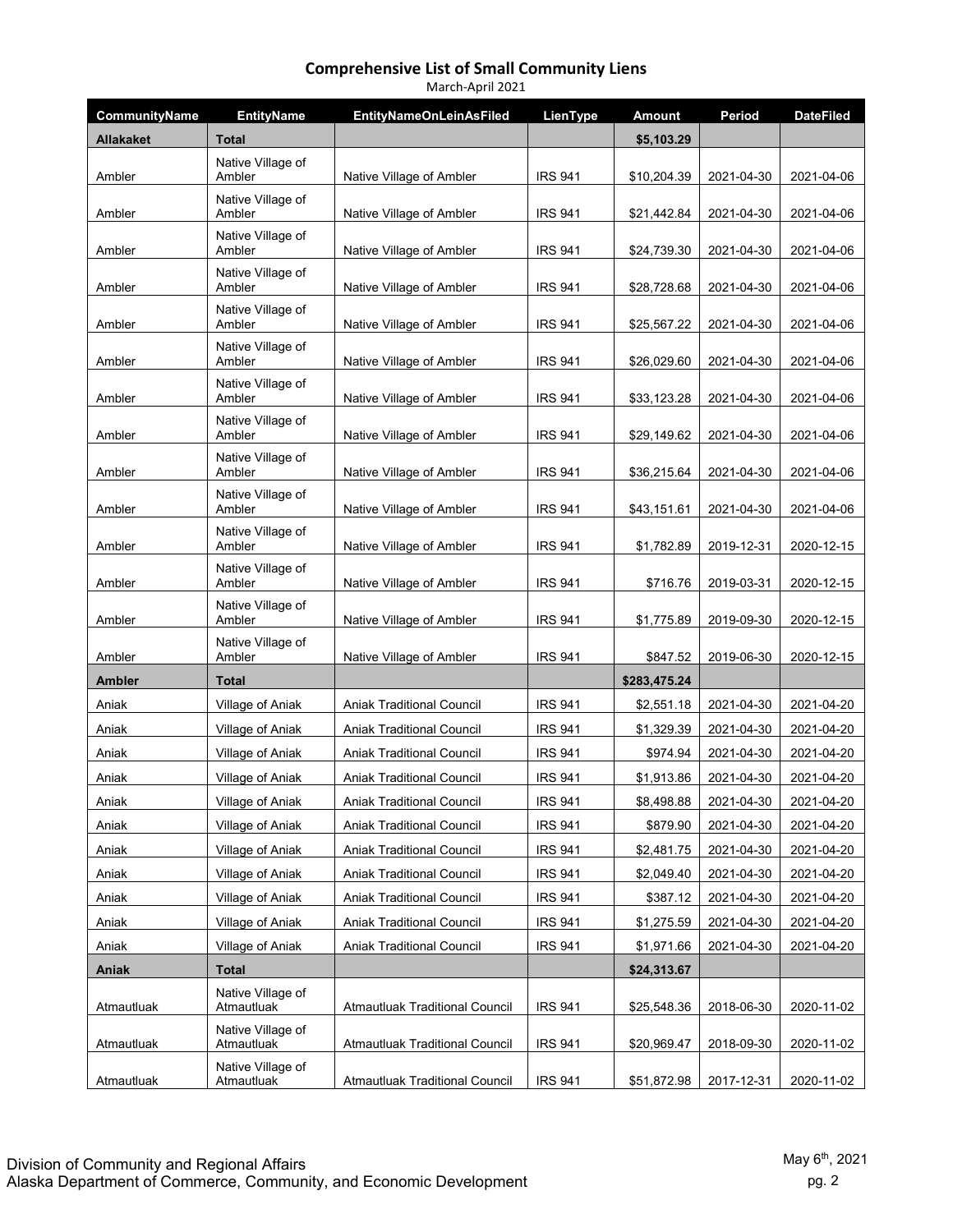| March-April 2021                |                                    |                                                    |                                             |                             |            |                  |  |  |
|---------------------------------|------------------------------------|----------------------------------------------------|---------------------------------------------|-----------------------------|------------|------------------|--|--|
| CommunityName                   | <b>EntityName</b>                  | <b>EntityNameOnLeinAsFiled</b>                     | LienType                                    | Amount                      | Period     | <b>DateFiled</b> |  |  |
| Atmautluak                      | Native Village of<br>Atmautluak    | <b>Atmautluak Traditional Council</b>              | <b>IRS 730</b>                              | \$80.42                     | 2019-02-28 | 2020-11-02       |  |  |
| Atmautluak                      | Native Village of<br>Atmautluak    | <b>Atmautluak Traditional Council</b>              | <b>IRS 941</b>                              | \$48,157.04                 | 2017-09-30 | 2020-11-02       |  |  |
| Atmautluak                      | Native Village of<br>Atmautluak    | Atmautluak Traditional Council                     | <b>IRS 941</b>                              | \$40,882.60                 | 2018-03-31 | 2020-11-02       |  |  |
|                                 | Native Village of                  |                                                    |                                             |                             |            |                  |  |  |
| Atmautluak<br><b>Atmautluak</b> | Atmautluak<br><b>Total</b>         | Atmautluak Traditional Council                     | <b>IRS 941</b>                              | \$12,022.98<br>\$199,533.85 | 2017-06-30 | 2020-11-02       |  |  |
| <b>Bethel</b>                   | Native Village of<br><b>Bethel</b> | Orutsararmiut Traditional<br><b>Native Council</b> | <b>IRS 941</b>                              | \$36,415.87                 | 2019-12-31 | 2020-12-22       |  |  |
| <b>Bethel</b>                   | Native Village of<br><b>Bethel</b> | Orutsararmiut Traditional<br>Native Council        | <b>IRS 941</b>                              | \$2,305.59                  | 2019-09-30 | 2020-12-02       |  |  |
| <b>Bethel</b>                   | Native Village of<br><b>Bethel</b> | Orutsararmiut Traditional<br>Native Council        | <b>IRS 941</b>                              | \$138.97                    | 2019-06-30 | 2020-12-02       |  |  |
| <b>Bethel</b>                   | Native Village of<br><b>Bethel</b> | Orutsararmiut Traditional<br>Native Council        | <b>IRS 941</b>                              | \$37,105.66                 | 2018-09-30 | 2020-12-02       |  |  |
| <b>Bethel</b>                   | <b>Total</b>                       |                                                    |                                             | \$75,966.09                 |            |                  |  |  |
| <b>Brevig Mission</b>           | City of Brevig<br><b>Mission</b>   | City of Brevig Mission                             | Alaska<br>Employment<br><b>Security Tax</b> | \$2,717.57                  | 2013-02-27 | 2013-03-01       |  |  |
| <b>Brevig Mission</b>           | <b>Total</b>                       |                                                    |                                             | \$2,717.57                  |            |                  |  |  |
| Chefornak                       | Village of<br>Chefornak            | Cherfornak Water & Sewer<br>Utility                | Claim of<br>Tax Lien                        | \$39.91                     | 2021-01-01 | 2021-01-07       |  |  |
| Chefornak                       | Village of<br>Chefornak            | <b>Chefornak Traditional Council</b>               | Alaska<br>Employment<br><b>Security Tax</b> | \$4,786.15                  | 2002-09-30 | 2003-02-15       |  |  |
| Chefornak                       | Village of<br>Chefornak            | <b>Chefornak Traditional Council</b>               | Alaska<br>Employment<br><b>Security Tax</b> | \$1,046.64                  | 2001-06-30 | 2001-11-23       |  |  |
| <b>Chefornak</b>                | <b>Total</b>                       |                                                    |                                             | \$5,872.70                  |            |                  |  |  |
| Chevak                          | City of Chevak                     | <b>Chevak City Council</b>                         | <b>IRS 941</b>                              | \$28,943.29                 | 2019-03-31 | 2019-08-28       |  |  |
| Chevak                          | City of Chevak                     | Chevak City Council                                | <b>IRS 730</b>                              | \$140.39                    | 2018-10-31 | 2019-08-28       |  |  |
| Chevak                          | City of Chevak                     | <b>Chevak City Council</b>                         | <b>IRS 941</b>                              | \$3,049.91                  | 2018-10-01 | 2019-06-18       |  |  |
| Chevak                          | City of Chevak                     | Chevak City Council                                | <b>IRS 730</b>                              | \$71.46                     | 2018-07-16 | 2019-06-18       |  |  |
| Chevak                          | City of Chevak                     | <b>Chevak City Council</b>                         | <b>IRS 730</b>                              | \$71.28                     | 2018-07-16 | 2019-06-18       |  |  |
| Chevak                          | City of Chevak                     | <b>Chevak City Council</b>                         | <b>IRS 730</b>                              | \$49.52                     | 2018-07-16 | 2019-06-18       |  |  |
| Chevak                          | City of Chevak                     | Chevak City Council                                | <b>IRS 941</b>                              | \$26,621.53                 | 2017-07-10 | 2019-06-18       |  |  |
| Chevak                          | City of Chevak                     | <b>Chevak City Council</b>                         | <b>IRS 941</b>                              | \$26,875.14                 | 2017-11-06 | 2019-06-18       |  |  |
| Chevak                          | City of Chevak                     | <b>Chevak City Council</b>                         | <b>IRS 6721</b>                             | \$10,296.90                 | 2014-11-17 | 2019-06-18       |  |  |
| Chevak                          | City of Chevak                     | Chevak City Council                                | <b>IRS 730</b>                              | \$113.63                    | 2018-07-16 | 2019-06-18       |  |  |
| Chevak                          | City of Chevak                     | <b>Chevak City Council</b>                         | <b>IRS 941</b>                              | \$31,244.96                 | 2017-04-03 | 2019-06-18       |  |  |
| Chevak                          | City of Chevak                     | Chevak City Council                                | <b>IRS 730</b>                              | \$106.60                    | 2018-07-16 | 2019-06-18       |  |  |
| Chevak                          | City of Chevak                     | Chevak City Council                                | <b>IRS 730</b>                              | \$186.91                    | 2018-07-16 | 2019-06-18       |  |  |
| Chevak                          | City of Chevak                     | <b>Chevak City Council</b>                         | <b>IRS 941</b>                              | \$31,507.36                 | 2018-02-26 | 2019-06-18       |  |  |
| Chevak                          | City of Chevak                     | <b>Chevak City Council</b>                         | <b>IRS 730</b>                              | \$53.14                     | 2018-07-16 | 2019-06-18       |  |  |
| Chevak                          | City of Chevak                     | Chevak City Council                                | <b>IRS 730</b>                              | \$90.87                     | 2018-07-16 | 2019-06-18       |  |  |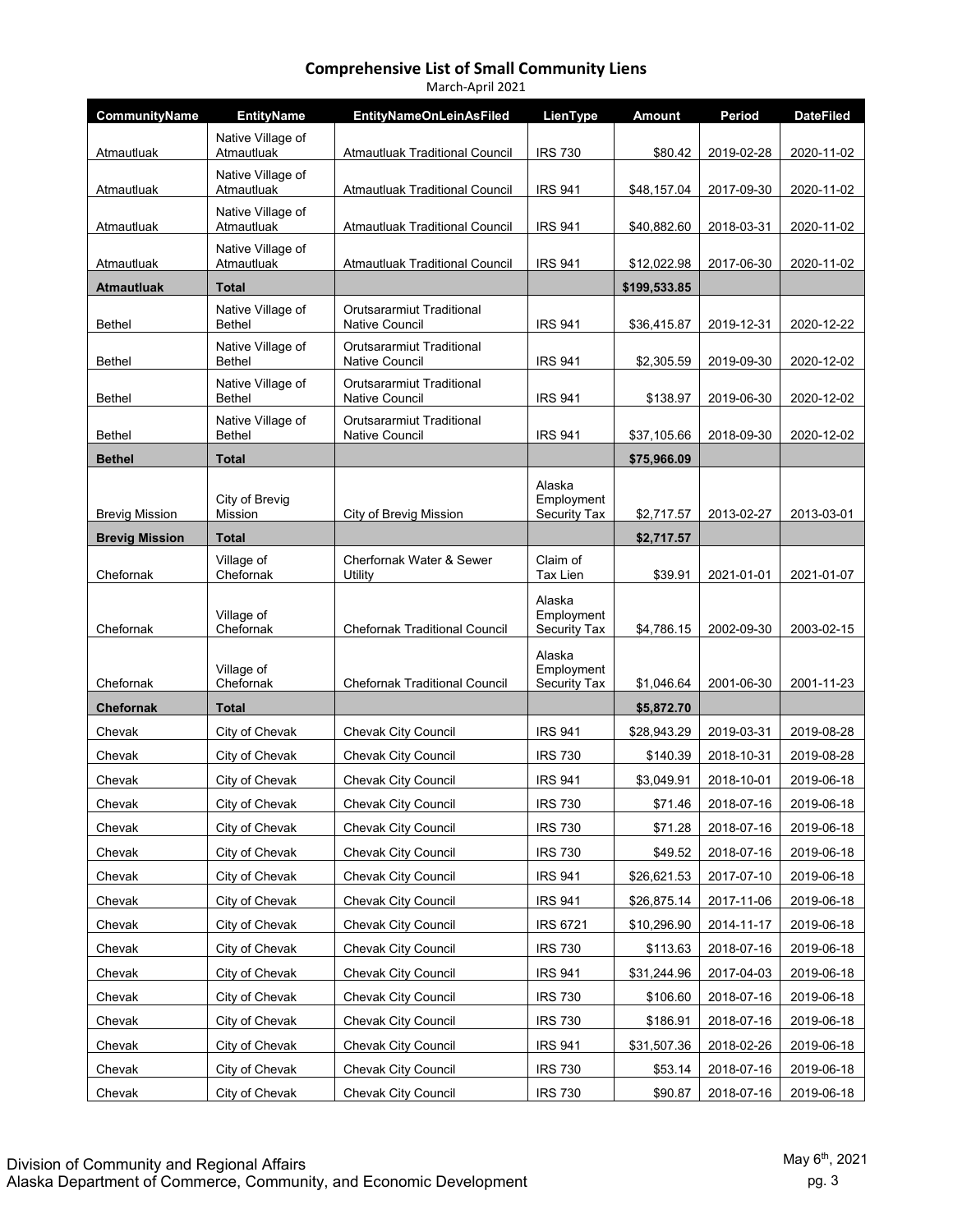| March-April 2021 |                   |                                |                 |               |            |                  |  |
|------------------|-------------------|--------------------------------|-----------------|---------------|------------|------------------|--|
| CommunityName    | <b>EntityName</b> | <b>EntityNameOnLeinAsFiled</b> | LienType        | <b>Amount</b> | Period     | <b>DateFiled</b> |  |
| Chevak           | City of Chevak    | Chevak City Council            | <b>IRS 6721</b> | \$43,548.58   | 2015-01-12 | 2019-06-18       |  |
| Chevak           | City of Chevak    | Chevak City Council            | <b>IRS 941</b>  | \$29,790.01   | 2017-12-25 | 2019-06-18       |  |
| Chevak           | City of Chevak    | <b>Chevak City Council</b>     | <b>IRS 730</b>  | \$64.48       | 2018-07-16 | 2019-06-18       |  |
| Chevak           | City of Chevak    | Chevak City Council            | <b>IRS 730</b>  | \$58.11       | 2018-07-16 | 2019-06-18       |  |
| Chevak           | City of Chevak    | <b>Chevak City Council</b>     | <b>IRS 730</b>  | \$120.94      | 2018-07-16 | 2019-06-18       |  |
| Chevak           | City of Chevak    | <b>Chevak City Council</b>     | <b>IRS 941</b>  | \$25,321.20   | 2018-03-26 | 2019-06-18       |  |
| Chevak           | City of Chevak    | <b>Chevak City Council</b>     | <b>IRS 941</b>  | \$12,896.13   | 2014-07-21 | 2019-06-18       |  |
| Chevak           | City of Chevak    | Chevak City Council            | <b>IRS 730</b>  | \$90.73       | 2018-07-16 | 2019-06-18       |  |
| Chevak           | City of Chevak    | <b>Chevak City Council</b>     | <b>IRS 941</b>  | \$21,227.13   | 2019-04-01 | 2019-06-18       |  |
| Chevak           | City of Chevak    | <b>Chevak City Council</b>     | <b>IRS 730</b>  | \$54.11       | 2018-07-16 | 2019-06-18       |  |
| Chevak           | City of Chevak    | Chevak City Council            | <b>IRS 730</b>  | \$61.31       | 2018-07-16 | 2019-06-18       |  |
| Chevak           | City of Chevak    | <b>Chevak City Council</b>     | <b>IRS 730</b>  | \$58.39       | 2018-07-16 | 2019-06-18       |  |
| Chevak           | City of Chevak    | Chevak City Council            | <b>IRS 730</b>  | \$101.46      | 2018-10-01 | 2019-06-18       |  |
| Chevak           | City of Chevak    | <b>Chevak City Council</b>     | <b>IRS 941</b>  | \$1,912.87    | 2018-07-30 | 2019-06-18       |  |
| Chevak           | City of Chevak    | <b>Chevak City Council</b>     | <b>IRS 941</b>  | \$33,215.17   | 2018-04-09 | 2019-06-18       |  |
| Chevak           | City of Chevak    | Chevak City Council            | <b>IRS 730</b>  | \$98.62       | 2018-07-16 | 2019-06-18       |  |
| Chevak           | City of Chevak    | Chevak City Council            | <b>IRS 941</b>  | \$22,487.82   | 2018-03-05 | 2019-06-18       |  |
| Chevak           | City of Chevak    | Chevak City Council            | <b>IRS 730</b>  | \$92.91       | 2018-07-16 | 2019-06-18       |  |
| Chevak           | City of Chevak    | Chevak City Council            | <b>IRS 730</b>  | \$255.93      | 2018-07-23 | 2019-06-18       |  |
| Chevak           | City of Chevak    | Chevak City Council            | <b>IRS 730</b>  | \$132.71      | 2018-07-16 | 2019-06-18       |  |
| Chevak           | City of Chevak    | <b>Chevak City Council</b>     | <b>IRS 941</b>  | \$27,390.93   | 2015-03-02 | 2019-06-18       |  |
| Chevak           | City of Chevak    | Chevak City Council            | <b>IRS 730</b>  | \$74.11       | 2018-07-16 | 2019-06-18       |  |
| Chevak           | City of Chevak    | Chevak City Council            | <b>IRS 941</b>  | \$1,827.56    | 2019-01-14 | 2019-06-18       |  |
| Chevak           | City of Chevak    | <b>Chevak City Council</b>     | <b>IRS 730</b>  | \$82.44       | 2018-07-16 | 2019-06-18       |  |
| Chevak           | City of Chevak    | Chevak City Council            | <b>IRS 941</b>  | \$28,928.74   | 2018-03-05 | 2019-06-18       |  |
| Chevak           | City of Chevak    | Chevak City Council            | <b>IRS 941</b>  | \$27,143.16   | 2016-06-13 | 2019-06-18       |  |
| Chevak           | City of Chevak    | Chevak City Council            | <b>IRS 941</b>  | \$1,120.54    | 2015-04-13 | 2019-06-18       |  |
| Chevak           | City of Chevak    | Chevak City Council            | <b>IRS 730</b>  | \$52.98       | 2018-07-16 | 2019-06-18       |  |
| Chevak           | City of Chevak    | <b>Chevak City Council</b>     | <b>IRS 730</b>  | \$58.05       | 2018-07-16 | 2019-06-18       |  |
| Chevak           | City of Chevak    | Chevak City Council            | <b>IRS 941</b>  | \$26,774.36   | 2018-02-26 | 2019-06-18       |  |
| Chevak           | City of Chevak    | Chevak City Council            | <b>IRS 941</b>  | \$27,162.44   | 2017-01-02 | 2019-06-18       |  |
| Chevak           | <b>Total</b>      |                                |                 | \$491,626.81  |            |                  |  |
| Eek              | City of Eek       | City of Eek                    | <b>IRS 941</b>  | \$308.25      | 2020-06-30 | 2020-12-14       |  |
| Eek              | City of Eek       | City of Eek                    | <b>IRS 941</b>  | \$894.08      | 2018-12-31 | 2020-12-02       |  |
| Eek              | City of Eek       | City of Eek                    | <b>IRS 941</b>  | \$542.00      | 2019-12-31 | 2020-12-02       |  |
| Eek              | City of Eek       | City of Eek                    | <b>IRS 941</b>  | \$606.02      | 2019-03-31 | 2020-12-02       |  |
| Eek              | City of Eek       | City of Eek                    | <b>IRS 941</b>  | \$4,465.97    | 2018-06-30 | 2020-12-02       |  |
| Eek              | City of Eek       | City of Eek                    | <b>IRS 941</b>  | \$10,659.89   | 2019-06-30 | 2020-12-02       |  |
| Eek              | <b>Total</b>      |                                |                 | \$17,476.21   |            |                  |  |
| Elim             | City of Elim      | City of Elim                   | <b>IRS 941</b>  | \$7,775.82    | 2015-09-30 | 2017-02-01       |  |
| Elim             | City of Elim      | City of Elim                   | <b>IRS 941</b>  | \$1,230.43    | 2015-06-30 | 2017-02-01       |  |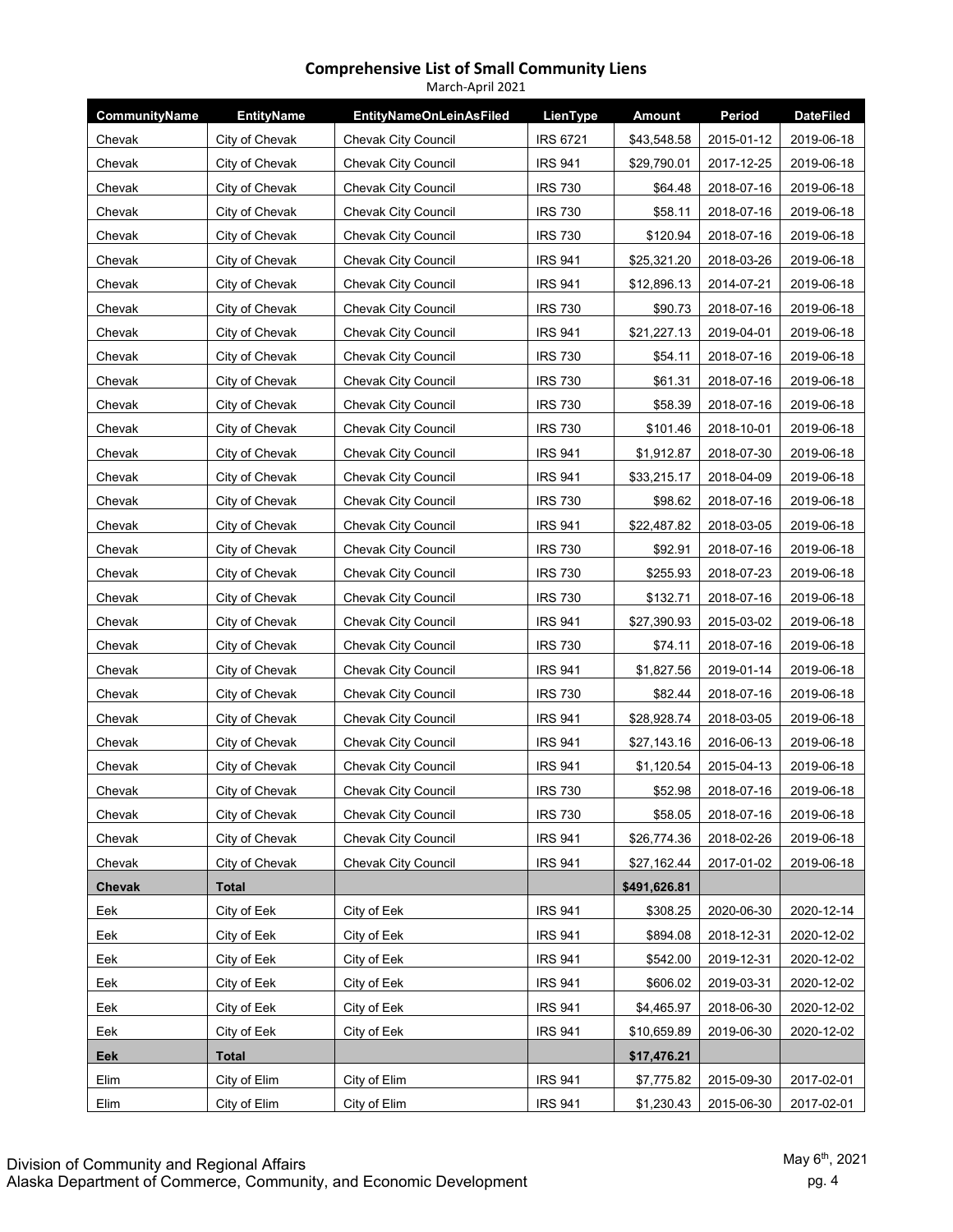| March-April 2021    |                                             |                                   |                                             |               |            |                  |  |  |
|---------------------|---------------------------------------------|-----------------------------------|---------------------------------------------|---------------|------------|------------------|--|--|
| CommunityName       | <b>EntityName</b>                           | <b>EntityNameOnLeinAsFiled</b>    | LienType                                    | <b>Amount</b> | Period     | <b>DateFiled</b> |  |  |
| Elim                | City of Elim                                | City of Elim                      | <b>IRS 941</b>                              | \$23,405.80   | 2016-06-30 | 2017-02-01       |  |  |
| Elim                | City of Elim                                | City of Elim                      | <b>IRS 941</b>                              | \$1,358.41    | 2014-12-31 | 2017-02-01       |  |  |
| Elim                | City of Elim                                | City of Elim                      | <b>IRS 941</b>                              | \$1,404.96    | 2015-03-31 | 2017-02-01       |  |  |
| Elim                | City of Elim                                | City of Elim                      | <b>IRS 941</b>                              | \$1,167.98    | 2016-03-31 | 2017-02-01       |  |  |
| Elim                | City of Elim                                | City of Elim                      | <b>IRS 941</b>                              | \$22,483.41   | 2015-12-31 | 2017-02-01       |  |  |
| Elim                | City of Elim                                | City of Elim                      | <b>IRS 941</b>                              | \$2,834.64    | 2014-03-31 | 2017-02-01       |  |  |
| Elim                | <b>Total</b>                                |                                   |                                             | \$61,661.45   |            |                  |  |  |
| Gambell             | City of Gambell                             | <b>Gambell Common Council</b>     | Alaska<br>Employment<br><b>Security Tax</b> | \$2,262.00    | 2019-05-06 | 2019-05-09       |  |  |
| Gambell             | <b>Total</b>                                |                                   |                                             | \$2,262.00    |            |                  |  |  |
| Goodnews Bay        | City of Goodnews<br>Bay<br>City of Goodnews | City of Goodnews Bay              | <b>IRS 941</b>                              | \$748.31      | 2018-09-30 | 2020-12-22       |  |  |
| Goodnews Bay        | Bay                                         | City of Goodnews Bay              | <b>IRS 941</b>                              | \$113.35      | 2013-06-30 | 2020-12-22       |  |  |
| Goodnews Bay        | City of Goodnews<br>Bay                     | City of Goodnews Bay              | <b>IRS 941</b>                              | \$3,972.05    | 2018-12-31 | 2020-12-22       |  |  |
| Goodnews Bay        | <b>City of Goodnews</b><br>Bay              | City of Goodnews Bay              | <b>IRS 941</b>                              | \$3,318.39    | 2018-06-30 | 2020-12-22       |  |  |
| Goodnews Bay        | <b>City of Goodnews</b><br>Bay              | City of Goodnews Bay              | <b>IRS 941</b>                              | \$3,213.49    | 2013-09-30 | 2020-12-22       |  |  |
| Goodnews Bay        | <b>City of Goodnews</b><br>Bay              | City of Goodnews Bay              | <b>IRS 941</b>                              | \$3,683.53    | 2018-03-31 | 2020-12-22       |  |  |
| Goodnews Bay        | City of Goodnews<br>Bay                     | City of Goodnews Bay              | <b>IRS 941</b>                              | \$27.39       | 2017-09-30 | 2020-12-22       |  |  |
| Goodnews Bay        | <b>City of Goodnews</b><br>Bay              | City of Goodnews Bay              | <b>IRS 941</b>                              | \$5,005.21    | 2012-12-31 | 2020-12-22       |  |  |
| Goodnews Bay        | Native Village of<br>Goodnews Bay           | Native Village of Goodnews<br>Bay | <b>IRS 941</b>                              | \$23,688.43   | 2019-09-30 | 2020-12-02       |  |  |
| <b>Goodnews Bay</b> | <b>Total</b>                                |                                   |                                             | \$43,770.15   |            |                  |  |  |
| Hydaburg            | City of Hydaburg                            | City of Hydaburg                  | <b>IRS 941</b>                              | \$272.79      | 2017-06-26 | 2019-04-17       |  |  |
| Hydaburg            | City of Hydaburg                            | City of Hydaburg                  | <b>IRS 941</b>                              | \$5,902.46    | 2018-09-24 | 2019-04-17       |  |  |
| Hydaburg            | City of Hydaburg                            | City of Hydaburg                  | <b>IRS 941</b>                              | \$164.17      | 2018-10-01 | 2019-04-17       |  |  |
| Hydaburg            | City of Hydaburg                            | City of Hydaburg                  | <b>IRS 941</b>                              | \$4,250.55    | 2018-09-24 | 2019-04-17       |  |  |
| Hydaburg            | City of Hydaburg                            | City of Hydaburg                  | <b>IRS 941</b>                              | \$3,161.04    | 2017-11-06 | 2019-04-17       |  |  |
| Hydaburg            | City of Hydaburg                            | City of Hydaburg                  | <b>IRS 941</b>                              | \$2,924.29    | 2018-09-24 | 2019-04-17       |  |  |
| Hydaburg            | <b>Total</b>                                |                                   |                                             | \$16,675.30   |            |                  |  |  |
| Ivanof Bay          | Ivanof Bay Tribal<br>Council                | Ivanof Bay Tribal Council         | Alaska<br>Employment<br><b>Security Tax</b> | \$610.55      | 2018-03-31 | 2018-09-11       |  |  |
| Ivanof Bay          | Ivanof Bay Tribal<br>Council                | Ivanof Bay Tribal Council         | Alaska<br>Employment<br><b>Security Tax</b> | \$583.32      | 2017-12-31 | 2018-05-25       |  |  |
| Ivanof Bay          | Ivanof Bay Tribal<br>Council                | Ivanof Bay Tribal Council         | Alaska<br>Employment<br>Security Tax        | \$6.45        | 2017-06-30 | 2018-05-25       |  |  |
| <b>Ivanof Bay</b>   | <b>Total</b>                                |                                   |                                             | \$1,200.32    |            |                  |  |  |
| Kalskag             | Native Village of<br>Kalskag                | Native Village of Kalskag         | <b>IRS 941</b>                              | \$317.10      | 2019-12-31 | 2020-12-02       |  |  |
| Kalskag             | Native Village of<br>Kalskag                | Native Village of Kalskag         | <b>IRS 941</b>                              | \$11,903.32   | 2020-06-30 | 2020-12-02       |  |  |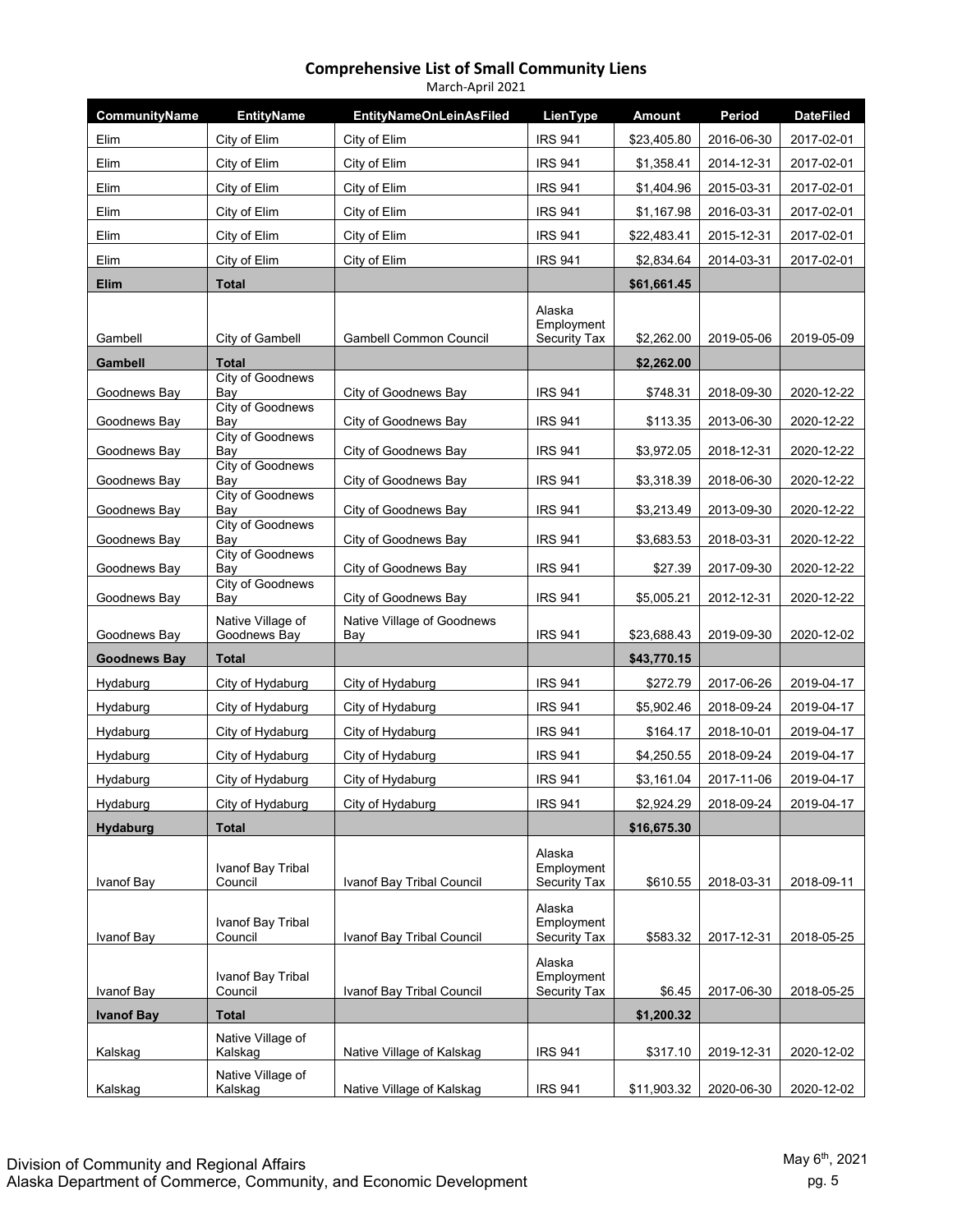| March-April 2021    |                                |                                |                      |              |            |                  |  |  |
|---------------------|--------------------------------|--------------------------------|----------------------|--------------|------------|------------------|--|--|
| CommunityName       | <b>EntityName</b>              | <b>EntityNameOnLeinAsFiled</b> | LienType             | Amount       | Period     | <b>DateFiled</b> |  |  |
| Kalskag             | Native Village of<br>Kalskag   | Native Village of Kalskag      | <b>IRS 941</b>       | \$12,819.91  | 2019-09-30 | 2020-12-02       |  |  |
|                     | Native Village of              |                                |                      |              |            |                  |  |  |
| Kalskag             | Kalskag                        | Native Village of Kalskag      | <b>IRS 941</b>       | \$3,073.56   | 2020-03-31 | 2020-12-02       |  |  |
| <b>Kalskag</b>      | <b>Total</b>                   |                                |                      | \$28,113.89  |            |                  |  |  |
| Kaltag              | Village of Kaltag              | Kaltag Village Council         | Claim of<br>Tax Lien | \$44.51      | 2020-12-31 | 2020-11-03       |  |  |
| Kaltag              | <b>Total</b>                   |                                |                      | \$44.51      |            |                  |  |  |
| Kwethluk            | City of Kwethluk               | <b>Kwethluk IRA Council</b>    | <b>IRS 730</b>       | \$129.77     | 2021-04-30 | 2021-03-22       |  |  |
| Kwethluk            | City of Kwethluk               | Kwethluk IRA Council           | <b>IRS 730</b>       | \$70.29      | 2021-04-30 | 2021-03-22       |  |  |
| Kwethluk            | City of Kwethluk               | Kwethluk IRA Council           | <b>IRS 941</b>       | \$22,784.43  | 2021-04-30 | 2021-03-22       |  |  |
| Kwethluk            | City of Kwethluk               | Kwethluk IRA Council           | <b>IRS 941</b>       | \$1,656.39   | 2021-04-30 | 2021-03-22       |  |  |
| Kwethluk            | City of Kwethluk               | Kwethluk IRA Council           | <b>IRS 941</b>       | \$3,466.82   | 2021-04-30 | 2021-03-22       |  |  |
| Kwethluk            | City of Kwethluk               | Kwethluk IRA Council           | <b>IRS 941</b>       | \$3,593.48   | 2021-04-30 | 2021-03-22       |  |  |
| Kwethluk            | City of Kwethluk               | <b>Kwethluk IRA Council</b>    | <b>IRS 941</b>       | \$3,012.86   | 2021-04-30 | 2021-03-22       |  |  |
| Kwethluk            | City of Kwethluk               | Kwethluk IRA Council           | <b>IRS 941</b>       | \$2,046.29   | 2021-04-30 | 2021-03-22       |  |  |
| Kwethluk            | City of Kwethluk               | Kwethluk IRA Council           | <b>IRS 941</b>       | \$3,126.20   | 2021-04-30 | 2021-03-22       |  |  |
| Kwethluk            | City of Kwethluk               | Kwethluk IRA Council           | <b>IRS 941</b>       | \$4,493.92   | 2021-04-30 | 2021-03-22       |  |  |
| Kwethluk            | City of Kwethluk               | Kwethluk IRA Council           | <b>IRS 730</b>       | \$129.77     | 2018-10-31 | 2020-12-14       |  |  |
| Kwethluk            | City of Kwethluk               | Kwethluk IRA Council           | <b>IRS 941</b>       | \$4,493.92   | 2019-09-30 | 2020-12-14       |  |  |
| Kwethluk            | City of Kwethluk               | Kwethluk IRA Council           | <b>IRS 941</b>       | \$3,012.86   | 2018-12-31 | 2020-12-14       |  |  |
| Kwethluk            | City of Kwethluk               | Kwethluk IRA Council           | <b>IRS 730</b>       | \$253.17     | 2017-11-30 | 2020-12-14       |  |  |
| Kwethluk            | City of Kwethluk               | Kwethluk IRA Council           | <b>IRS 941</b>       | \$3,123.20   | 2019-06-30 | 2020-12-14       |  |  |
| Kwethluk            | City of Kwethluk               | Kwethluk IRA Council           | <b>IRS 941</b>       | \$3,466.82   | 2018-06-30 | 2020-12-14       |  |  |
| Kwethluk            | City of Kwethluk               | Kwethluk IRA Council           | <b>IRS 941</b>       | \$3,593.48   | 2018-09-30 | 2020-12-14       |  |  |
| Kwethluk            | City of Kwethluk               | Kwethluk IRA Council           | <b>IRS 941</b>       | \$1,656.39   | 2018-03-31 | 2020-12-14       |  |  |
| Kwethluk            | City of Kwethluk               | Kwethluk IRA Council           | <b>IRS 941</b>       | \$36,706.82  | 2017-09-30 | 2020-12-14       |  |  |
| Kwethluk            | City of Kwethluk               | Kwethluk IRA Council           | <b>IRS 941</b>       | \$55,855.95  | 2017-12-31 | 2020-12-14       |  |  |
| Kwethluk            | City of Kwethluk               | Kwethluk IRA Council           | <b>IRS 941</b>       | \$2,056.29   | 2019-03-31 | 2020-12-14       |  |  |
| <b>Kwethluk</b>     | <b>Total</b>                   |                                |                      | \$158,729.12 |            |                  |  |  |
| Napaskiak           | Native Village of<br>Napaskiak | Native Village of Napaskiak    | Claim of<br>Tax Lien | \$2,297.25   | 2021-01-01 | 2021-01-14       |  |  |
| <b>Napaskiak</b>    | <b>Total</b>                   |                                |                      | \$2,297.25   |            |                  |  |  |
| New Stuyahok        | <b>New Stuyahok</b><br>Village | New Stuyahok Village Council   | <b>IRS 941</b>       | \$865.05     | 2020-03-31 | 2020-12-22       |  |  |
| New Stuyahok        | New Stuyahok<br>Village        | New Stuyahok Village Council   | <b>IRS 941</b>       | \$473.37     | 2019-06-30 | 2020-12-22       |  |  |
| <b>New Stuyahok</b> | <b>Total</b>                   |                                |                      | \$1,338.42   |            |                  |  |  |
| Noorvik             | City of Noorvik                | City of Noorvik                | <b>IRS 941</b>       | \$10,900.62  | 2015-12-31 | 2020-12-08       |  |  |
| Noorvik             | City of Noorvik                | City of Noorvik                | <b>IRS 941</b>       | \$14,333.11  | 2015-03-31 | 2020-12-08       |  |  |
| Noorvik             | City of Noorvik                | City of Noorvik                | <b>IRS 941</b>       | \$67,769.52  | 2014-12-31 | 2020-12-08       |  |  |
| Noorvik             | City of Noorvik                | City of Noorvik                | <b>IRS 941</b>       | \$16,703.55  | 2015-09-30 | 2020-12-08       |  |  |
| Noorvik             | City of Noorvik                | City of Noorvik                | <b>IRS 941</b>       | \$2,574.92   | 2016-03-31 | 2020-12-08       |  |  |
| Noorvik             | City of Noorvik                | City of Noorvik                | <b>IRS 941</b>       | \$1,229.60   | 2018-12-31 | 2020-12-08       |  |  |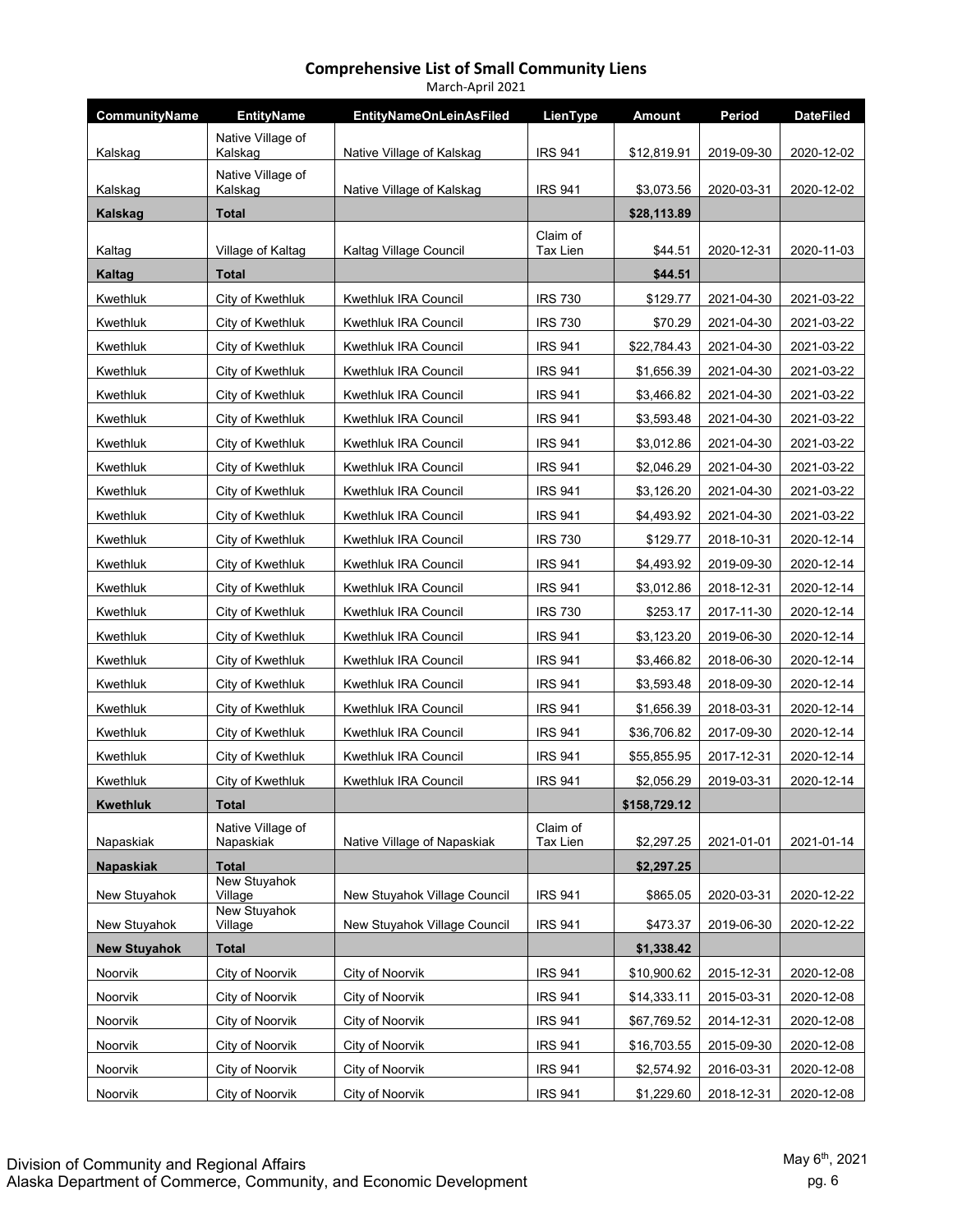| March-April 2021   |                                  |                                                  |                                             |               |            |                  |  |  |
|--------------------|----------------------------------|--------------------------------------------------|---------------------------------------------|---------------|------------|------------------|--|--|
| CommunityName      | <b>EntityName</b>                | <b>EntityNameOnLeinAsFiled</b>                   | LienType                                    | <b>Amount</b> | Period     | <b>DateFiled</b> |  |  |
| Noorvik            | City of Noorvik                  | City of Noorvik                                  | <b>IRS 941</b>                              | \$974.54      | 2016-09-30 | 2020-12-08       |  |  |
| Noorvik            | City of Noorvik                  | City of Noorvik                                  | <b>IRS 941</b>                              | \$30,511.44   | 2014-06-30 | 2020-12-08       |  |  |
| Noorvik            | City of Noorvik                  | City of Noorvik                                  | <b>IRS 941</b>                              | \$40,919.99   | 2014-09-30 | 2020-12-08       |  |  |
| Noorvik            | City of Noorvik                  | City of Noorvik                                  | <b>IRS 941</b>                              | \$7,463.30    | 2017-03-31 | 2020-12-08       |  |  |
| <b>Noorvik</b>     | City of Noorvik                  | City of Noorvik                                  | <b>IRS 941</b>                              | \$11,388.44   | 2016-12-31 | 2020-12-08       |  |  |
| Noorvik            | City of Noorvik                  | City of Noorvik                                  | <b>IRS 941</b>                              | \$3,641.71    | 2018-06-30 | 2020-12-08       |  |  |
| Noorvik            | City of Noorvik                  | City of Noorvik                                  | <b>IRS 941</b>                              | \$3,588.24    | 2017-06-30 | 2020-12-08       |  |  |
| Noorvik            | City of Noorvik                  | City of Noorvik                                  | <b>IRS 941</b>                              | \$4,230.13    | 2016-06-30 | 2020-12-08       |  |  |
| Noorvik            | City of Noorvik                  | City of Noorvik                                  | <b>IRS 941</b>                              | \$969.57      | 2017-12-31 | 2020-12-08       |  |  |
| Noorvik            | City of Noorvik                  | City of Noorvik                                  | <b>IRS 941</b>                              | \$893.33      | 2019-03-31 | 2020-12-08       |  |  |
| Noorvik            | City of Noorvik                  | City of Noorvik                                  | <b>IRS 941</b>                              | \$29,429.61   | 2014-03-30 | 2020-12-08       |  |  |
| <b>Noorvik</b>     | <b>Total</b>                     |                                                  |                                             | \$247,521.62  |            |                  |  |  |
| Nuiqsut            | City of Nuigsut                  | City of Nuigsut                                  | <b>IRS 941</b>                              | \$26,337.58   | 2021-04-30 | 2021-03-09       |  |  |
| Nuiqsut            | City of Nuigsut                  | City of Nuigsut                                  | <b>IRS 941</b>                              | \$1,731.10    | 2021-04-30 | 2021-03-09       |  |  |
| Nuigsut            | City of Nuigsut                  | City of Nuigsut                                  | <b>IRS 941</b>                              | \$572.38      | 2021-04-30 | 2021-03-09       |  |  |
| <b>Nuigsut</b>     | <b>Total</b>                     |                                                  |                                             | \$28,641.06   |            |                  |  |  |
|                    | Native Village of                |                                                  | Alaska<br>Employment                        |               |            |                  |  |  |
| Nunapitchuk        | Nunapitchuk                      | Nunapitchuk IRA Council                          | Security Tax                                | \$3,640.11    | 1999-12-31 | 2000-04-28       |  |  |
| <b>Nunapitchuk</b> | <b>Total</b>                     |                                                  |                                             | \$3,640.11    |            |                  |  |  |
| <b>Pilot Point</b> | Native Village of<br>Pilot Point | <b>Pilot Point Village Council</b>               | <b>IRS 941</b>                              | \$3,340.12    | 2019-12-31 | 2020-12-22       |  |  |
| <b>Pilot Point</b> | Native Village of<br>Pilot Point | Pilot Point Village Council                      | <b>IRS 941</b>                              | \$3,087.60    | 2019-03-31 | 2020-12-08       |  |  |
| <b>Pilot Point</b> | Native Village of<br>Pilot Point | Pilot Point Village Council                      | <b>IRS 941</b>                              | \$11,413.21   | 2019-06-30 | 2020-12-08       |  |  |
| <b>Pilot Point</b> | <b>Total</b>                     |                                                  |                                             | \$17,840.93   |            |                  |  |  |
| Port Heiden        | City of Port Heiden              | City of Port Heiden                              | <b>IRS 941</b>                              | \$190.55      | 2018-09-30 | 2020-12-08       |  |  |
| Port Heiden        | City of Port Heiden              | City of Port Heiden                              | <b>IRS 941</b>                              | \$880.19      | 2018-12-31 | 2020-12-08       |  |  |
| Port Heiden        | City of Port Heiden              | City of Port Heiden                              | <b>IRS 941</b>                              | \$10,559.40   | 2016-03-31 | 2020-11-30       |  |  |
| Port Heiden        | City of Port Heiden              | City of Port Heiden                              | <b>IRS 941</b>                              | \$1,918.09    | 2018-03-31 | 2020-11-30       |  |  |
| Port Heiden        | City of Port Heiden              | City of Port Heiden                              | <b>IRS 941</b>                              | \$250.88      | 2016-06-30 | 2020-11-30       |  |  |
| Port Heiden        | City of Port Heiden              | City of Port Heiden                              | <b>IRS 941</b>                              | \$11,200.77   | 2014-12-31 | 2020-11-30       |  |  |
| Port Heiden        | City of Port Heiden              | City of Port Heiden                              | <b>IRS 941</b>                              | \$6,729.31    | 2016-09-30 | 2020-11-30       |  |  |
| Port Heiden        | City of Port Heiden              | City of Port Heiden                              | <b>IRS 941</b>                              | \$15,746.47   | 2019-03-31 | 2020-11-30       |  |  |
| Port Heiden        | City of Port Heiden              | City of Port Heiden                              | <b>IRS 941</b>                              | \$16,339.57   | 2019-12-31 | 2020-11-30       |  |  |
| Port Heiden        | City of Port Heiden              | City of Port Heiden                              | <b>IRS 941</b>                              | \$17,130.78   | 2019-09-30 | 2020-11-30       |  |  |
| <b>Port Heiden</b> | <b>Total</b>                     |                                                  |                                             | \$80,946.01   |            |                  |  |  |
| Saint Paul         | Saint Paul Island                | <b>Tribal Government of Saint</b><br>Paul Island | Alaska<br>Employment<br><b>Security Tax</b> | \$8,195.89    | 2000-09-30 | 2001-02-21       |  |  |
| <b>Saint Paul</b>  | <b>Total</b>                     |                                                  |                                             | \$8,195.89    |            |                  |  |  |
|                    | Native Village of                |                                                  |                                             |               |            |                  |  |  |
| Savoonga           | Savoonga                         | Native Village of Savoonga                       | <b>IRS 941</b>                              | \$32.71       | 2015-09-30 | 2020-12-21       |  |  |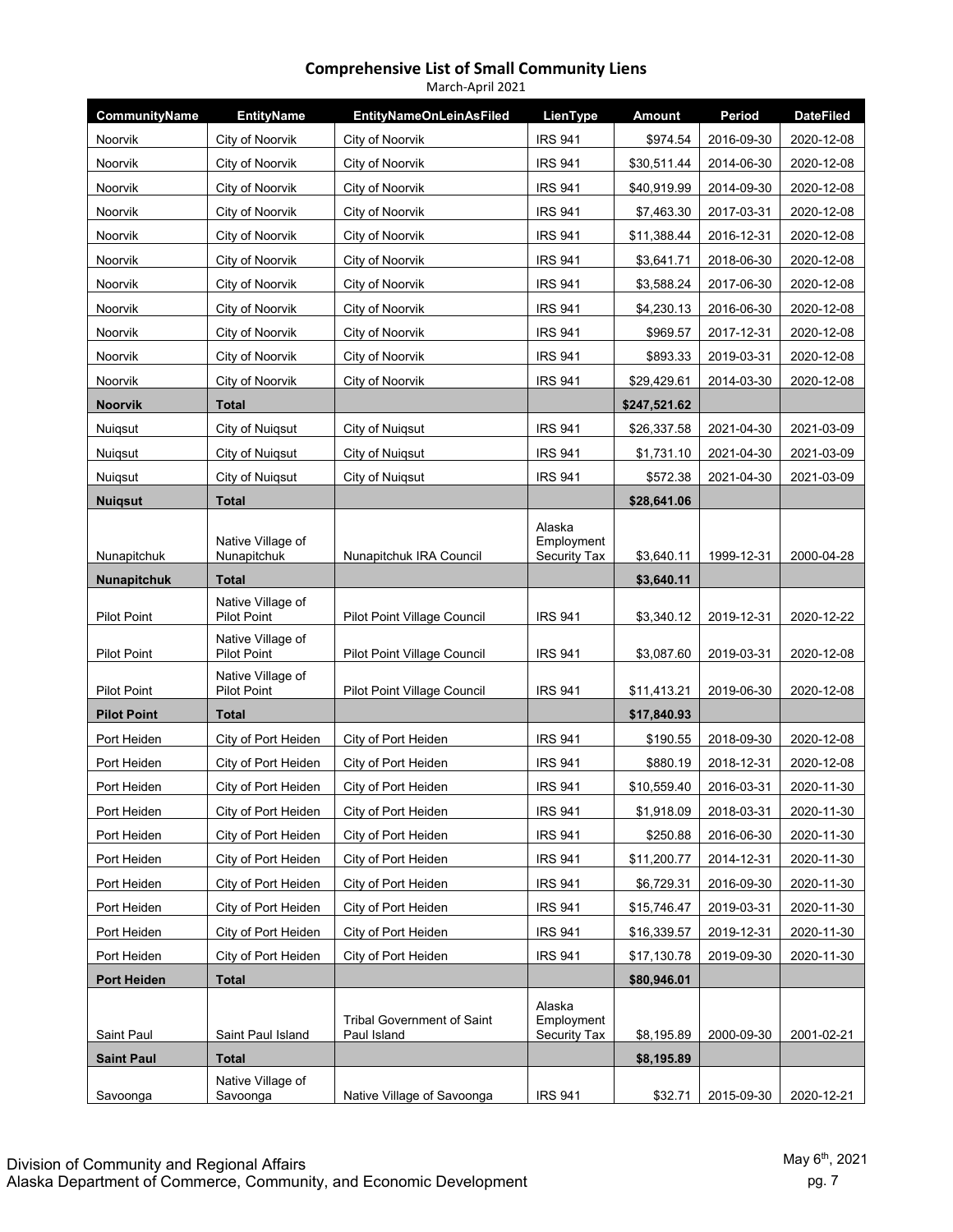| March-April 2021 |                                           |                                |                 |              |            |                  |  |  |
|------------------|-------------------------------------------|--------------------------------|-----------------|--------------|------------|------------------|--|--|
| CommunityName    | <b>EntityName</b>                         | <b>EntityNameOnLeinAsFiled</b> | LienType        | Amount       | Period     | <b>DateFiled</b> |  |  |
| Savoonga         | Native Village of<br>Savoonga             | Native Village of Savoonga     | <b>IRS 941</b>  | \$9,667.92   | 2019-03-31 | 2020-12-21       |  |  |
| Savoonga         | Native Village of<br>Savoonga             | Native Village of Savoonga     | <b>IRS 941</b>  | \$10,606.95  | 2018-12-31 | 2020-12-21       |  |  |
| Savoonga         | Native Village of<br>Savoonga             | Native Village of Savoonga     | <b>IRS 941</b>  | \$3,730.35   | 2019-12-31 | 2020-12-21       |  |  |
| Savoonga         | Native Village of<br>Savoonga             | Native Village of Savoonga     | <b>IRS 941</b>  | \$40.78      | 2016-09-30 | 2020-12-21       |  |  |
| Savoonga         | Native Village of<br>Savoonga             | Native Village of Savoonga     | <b>IRS 941</b>  | \$10,164.25  | 2019-06-30 | 2020-12-21       |  |  |
| Savoonga         | Native Village of<br>Savoonga             | Native Village of Savoonga     | <b>IRS 941</b>  | \$5,854.77   | 2018-09-30 | 2020-12-21       |  |  |
| Savoonga         | Native Village of<br>Savoonga             | Native Village of Savoonga     | <b>IRS 941</b>  | \$12,163.46  | 2019-09-30 | 2020-12-21       |  |  |
| Savoonga         | Native Village of<br>Savoonga             | Native Village of Savoonga     | <b>IRS 941</b>  | \$49,239.91  | 2012-09-30 | 2013-08-27       |  |  |
| Savoonga         | Native Village of<br>Savoonga             | Native Village of Savoonga     | <b>IRS 941</b>  | \$164,050.25 | 2011-09-30 | 2013-08-27       |  |  |
| Savoonga         | Native Village of<br>Savoonga             | Native Village of Savoonga     | <b>IRS 941</b>  | \$10,462.16  | 2012-06-30 | 2013-08-27       |  |  |
| Savoonga         | Native Village of<br>Savoonga             | Native Village of Savoonga     | <b>IRS 941</b>  | \$3,154.31   | 2010-09-30 | 2013-07-29       |  |  |
| Savoonga         | Native Village of<br>Savoonga             | Native Village of Savoonga     | <b>IRS 941</b>  | \$732.52     | 2009-12-31 | 2012-09-17       |  |  |
| Savoonga         | Native Village of<br>Savoonga             | Native Village of Savoonga     | <b>IRS 6721</b> | \$12,251.53  | 2012-03-31 | 2012-09-03       |  |  |
| Savoonga         | Native Village of<br>Savoonga             | Native Village of Savoonga     | <b>IRS 941</b>  | \$68,238.02  | 2011-09-30 | 2012-08-20       |  |  |
| Savoonga         | Native Village of<br>Savoonga             | Native Village of Savoonga     | <b>IRS 941</b>  | \$68,726.51  | 2011-12-31 | 2012-08-20       |  |  |
| Savoonga         | Native Village of<br>Savoonga             | Native Village of Savoonga     | <b>IRS 941</b>  | \$20,083.28  | 2010-12-31 | 2012-08-20       |  |  |
| Savoonga         | Native Village of<br>Savoonga             | Native Village of Savoonga     | <b>IRS 941</b>  | \$67,467.72  | 2011-03-31 | 2012-08-20       |  |  |
| Savoonga         | Native Village of<br>Savoonga             | Native Village of Savoonga     | <b>IRS 941</b>  | \$67,835.31  | 2011-06-30 | 2012-08-20       |  |  |
| Savoonga         | Total                                     |                                |                 | \$584,502.71 |            |                  |  |  |
| Scammon Bay      | City of Scammon<br>Bay<br>City of Scammon | City of Scammon Bay            | <b>IRS 6721</b> | \$27,385.68  | 2021-04-30 | 2021-03-23       |  |  |
| Scammon Bay      | Bay                                       | City of Scammon Bay            | <b>IRS 6721</b> | \$20,308.76  | 2021-04-30 | 2021-03-23       |  |  |
| Scammon Bay      | City of Scammon<br>Bay                    | City of Scammon Bay            | <b>IRS 941</b>  | \$7,654.48   | 2021-04-30 | 2021-03-23       |  |  |
| Scammon Bay      | City of Scammon<br>Bay                    | City of Scammon Bay            | <b>IRS 941</b>  | \$1,425.41   | 2021-04-30 | 2021-03-23       |  |  |
| Scammon Bay      | City of Scammon<br>Bay                    | City of Scammon Bay            | <b>IRS 941</b>  | \$3,673.92   | 2021-04-30 | 2021-03-23       |  |  |
| Scammon Bay      | City of Scammon<br>Bay                    | City of Scammon Bay            | <b>IRS 941</b>  | \$16,201.12  | 2021-04-30 | 2021-03-23       |  |  |
| Scammon Bay      | City of Scammon<br>Bay                    | City of Scammon Bay            | <b>IRS 941</b>  | \$1,410.63   | 2021-04-30 | 2021-03-23       |  |  |
| Scammon Bay      | City of Scammon<br>Bay                    | City of Scammon Bay            | <b>IRS 941</b>  | \$3,656.66   | 2021-04-30 | 2021-03-23       |  |  |
| Scammon Bay      | City of Scammon<br>Bay<br>City of Scammon | City of Scammon Bay            | <b>IRS 941</b>  | \$4,618.29   | 2021-04-30 | 2021-03-23       |  |  |
| Scammon Bay      | Bay                                       | City of Scammon Bay            | <b>IRS 941</b>  | \$3,271.77   | 2021-04-30 | 2021-03-23       |  |  |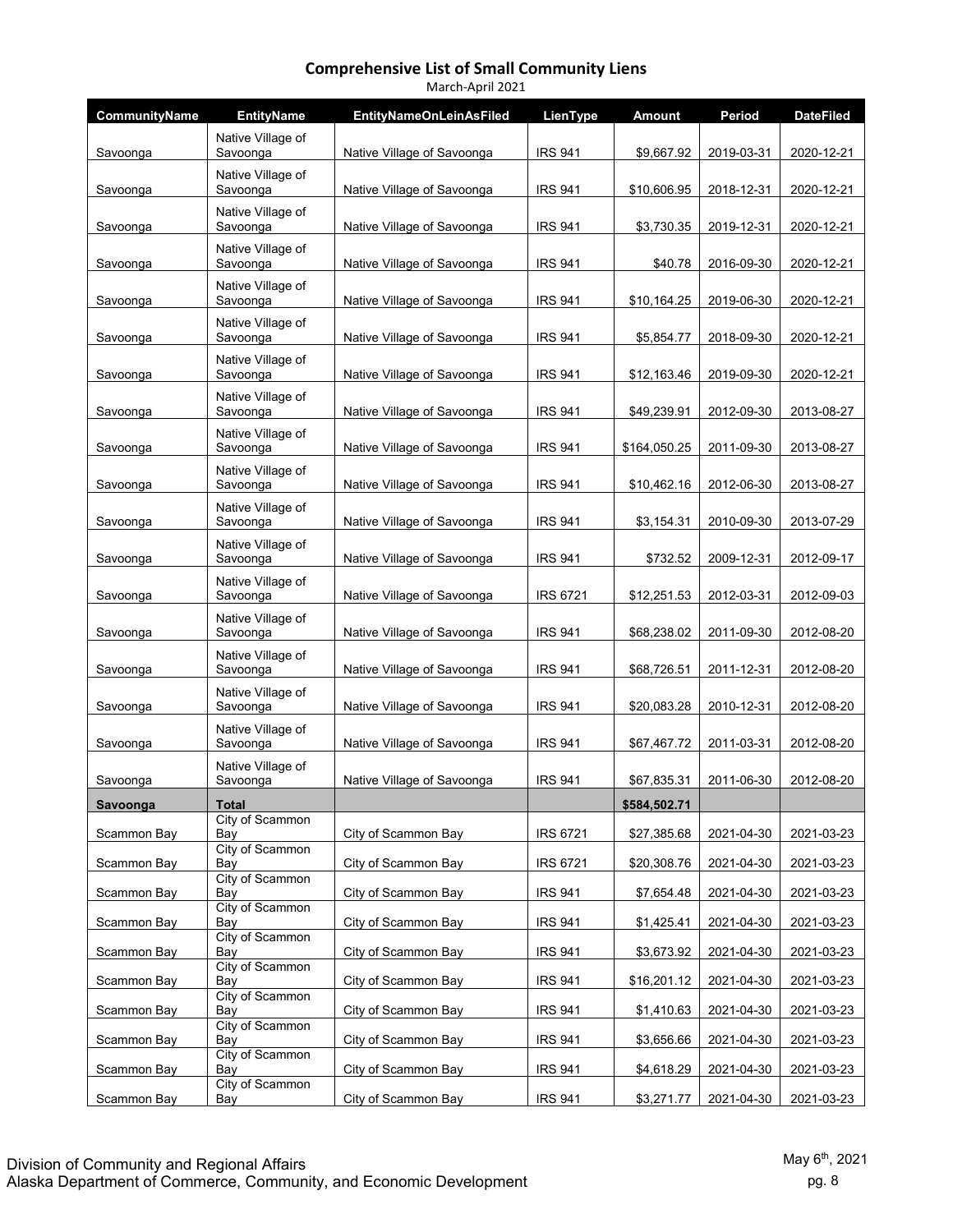| March-April 2021   |                                   |                                |                      |               |            |                  |  |  |
|--------------------|-----------------------------------|--------------------------------|----------------------|---------------|------------|------------------|--|--|
| CommunityName      | <b>EntityName</b>                 | <b>EntityNameOnLeinAsFiled</b> | LienType             | <b>Amount</b> | Period     | <b>DateFiled</b> |  |  |
| Scammon Bay        | City of Scammon<br>Bay            | City of Scammon Bay            | <b>IRS 941</b>       | \$2,921.58    | 2021-04-30 | 2021-03-23       |  |  |
| Scammon Bay        | City of Scammon<br>Bay            | City of Scammon Bay            | <b>IRS 941</b>       | \$4,412.43    | 2021-04-30 | 2021-03-23       |  |  |
| Scammon Bay        | City of Scammon<br>Bay            | City of Scammon Bay            | <b>IRS 941</b>       | \$1,171.86    | 2021-04-30 | 2021-03-23       |  |  |
| Scammon Bay        | City of Scammon<br>Bay            | City of Scammon Bay            | <b>IRS 941</b>       | \$3,656.66    | 2018-03-31 | 2020-12-15       |  |  |
|                    | City of Scammon                   |                                |                      |               |            |                  |  |  |
| Scammon Bay        | Bay<br>City of Scammon            | City of Scammon Bay            | <b>IRS 941</b>       | \$3,271.77    | 2018-09-30 | 2020-12-15       |  |  |
| Scammon Bay        | Bay<br>City of Scammon            | City of Scammon Bay            | <b>IRS 941</b>       | \$1,425.41    | 2016-12-31 | 2020-12-15       |  |  |
| Scammon Bay        | Bay<br>City of Scammon            | City of Scammon Bay            | <b>IRS 941</b>       | \$1,171.86    | 2019-12-31 | 2020-12-15       |  |  |
| Scammon Bay        | Bay                               | City of Scammon Bay            | <b>IRS 941</b>       | \$2,921.58    | 2018-12-31 | 2020-12-15       |  |  |
| Scammon Bay        | City of Scammon<br>Bay            | City of Scammon Bay            | <b>IRS 941</b>       | \$4,412.43    | 2018-09-30 | 2020-12-15       |  |  |
| Scammon Bay        | City of Scammon<br>Bay            | City of Scammon Bay            | <b>IRS 941</b>       | \$16,201.12   | 2017-06-30 | 2020-12-15       |  |  |
| Scammon Bay        | City of Scammon<br>Bay            | City of Scammon Bay            | <b>IRS 941</b>       | \$3,673.92    | 2017-03-31 | 2020-12-15       |  |  |
| Scammon Bay        | City of Scammon<br>Bay            | City of Scammon Bay            | <b>IRS 941</b>       | \$7,654.48    | 2016-09-30 | 2020-12-15       |  |  |
| Scammon Bay        | City of Scammon<br>Bay            | City of Scammon Bay            | <b>IRS 941</b>       | \$4,618.29    | 2018-06-30 | 2020-12-15       |  |  |
|                    | City of Scammon                   |                                |                      |               |            |                  |  |  |
| Scammon Bay        | Bay<br>City of Scammon            | City of Scammon Bay            | <b>IRS 941</b>       | \$1,410.63    | 2017-09-30 | 2020-12-15       |  |  |
| Scammon Bay        | Bay<br>City of Scammon            | City of Scammon Bay            | <b>IRS 6721</b>      | \$27,385.68   | 2015-12-31 | 2020-12-15       |  |  |
| Scammon Bay        | Bay                               | City of Scammon Bay            | <b>IRS 6721</b>      | \$20,308.76   | 2016-12-31 | 2020-12-15       |  |  |
|                    |                                   |                                |                      |               |            |                  |  |  |
| <b>Scammon Bay</b> | <b>Total</b>                      |                                |                      | \$196,225.18  |            |                  |  |  |
| Selawik            | City of Selawik                   | Selawik City Council           | <b>IRS 941</b>       | \$41,474.13   | 2017-09-04 | 2019-06-25       |  |  |
| Selawik            | City of Selawik                   | Selawik City Council           | <b>IRS 941</b>       | \$87,424.68   | 2016-03-14 | 2019-06-25       |  |  |
| Selawik            | City of Selawik                   | Selawik City Council           | <b>IRS 941</b>       | \$70,397.58   | 2016-04-11 | 2019-06-25       |  |  |
| Selawik            | City of Selawik                   | Selawik City Council           | <b>IRS 941</b>       | \$68,227.04   | 2017-06-19 | 2019-06-25       |  |  |
| Selawik            | City of Selawik                   | Selawik City Council           | <b>IRS 941</b>       | \$36,165.26   | 2018-01-01 | 2019-06-25       |  |  |
| Selawik            | City of Selawik                   | Selawik City Council           | <b>IRS 941</b>       | \$45,706.45   | 2016-03-14 | 2019-06-25       |  |  |
| Selawik            | <b>City of Selawik</b>            | <b>Selawik City Council</b>    | <b>IRS 941</b>       | \$48,731.19   | 2018-04-09 | 2019-06-25       |  |  |
| Selawik            | City of Selawik                   | Selawik City Council           | <b>IRS 941</b>       | \$51,448.01   | 2019-03-18 | 2019-06-25       |  |  |
| Selawik            | City of Selawik                   | Selawik City Council           | <b>IRS 941</b>       | \$39,786.21   | 2017-10-16 | 2019-06-25       |  |  |
| Selawik            | City of Selawik                   | Selawik City Council           | <b>IRS 941</b>       | \$20,339.36   | 2019-03-25 | 2019-06-25       |  |  |
| Selawik            | City of Selawik                   | Selawik City Council           | <b>IRS 941</b>       | \$75,984.43   | 2017-06-26 | 2019-06-25       |  |  |
| Selawik            | City of Selawik                   | Selawik City Council           | <b>IRS 941</b>       | \$14,054.33   | 2015-09-14 | 2019-06-25       |  |  |
| Selawik            | City of Selawik                   | Selawik City Council           | <b>IRS 941</b>       | \$25,062.24   | 2018-09-10 | 2019-06-25       |  |  |
|                    | Native Village of                 |                                | Judgment<br>on       |               |            |                  |  |  |
| Selawik            | Selawik                           | Native Village of Selawik      | Confession           | \$39,279.51   | 2011-07-05 | 2011-07-11       |  |  |
| <b>Selawik</b>     | Total                             |                                |                      | \$664,080.42  |            |                  |  |  |
| Shageluk           | <b>Shageluk Native</b><br>Village | Native Village of Shageluk     | Claim of<br>Tax Lien | \$837.23      | 2021-01-01 | 2021-02-01       |  |  |
| Shageluk           | <b>Shageluk Native</b><br>Village | Native Village of Shageluk     | Claim of<br>Tax Lien | \$3,466.59    | 2020-06-30 | 2020-05-14       |  |  |